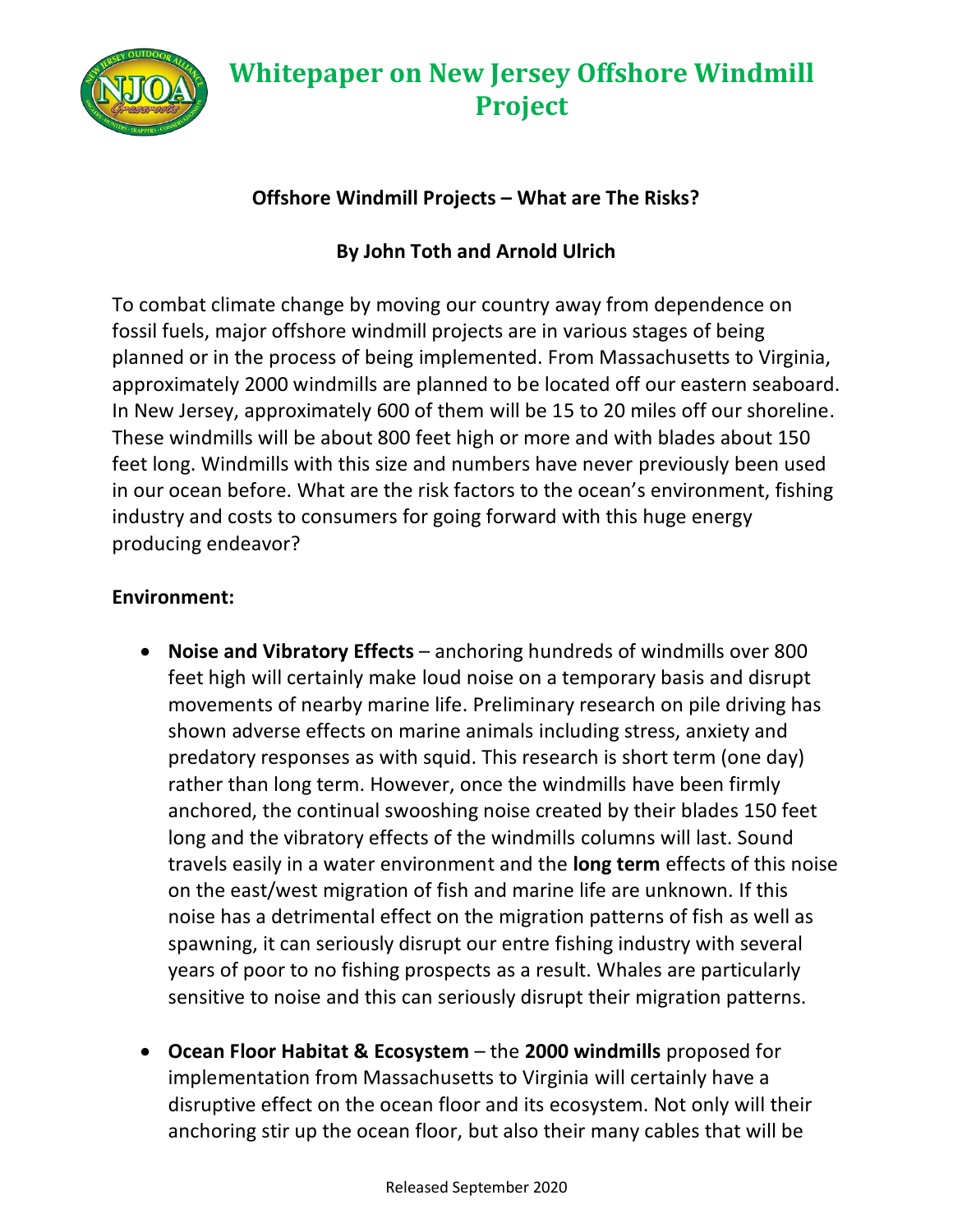

buried at least six feet to connect them together and to transmit the energy to land. What will the effect of windmill installation on the ocean's floor and its ecosystem be in the near and long term? What will be the impact on the ocean floor and its marine inhabitants due to the scouring of the ocean's floor and deposition of materials for windmill placement and cable installations? Will these wind farms disrupt larval shellfish and finfish transport?

- **Cold Pool**  is a very huge band of cold bottom water in the ocean extending from Cape Cod to Cape Hatteras that is fed by freshwater input from multiple rivers and estuaries. This area experiences one of the largest summer to winter temperature changes of any part of the ocean around the world. Cold Pool has impacts on shellfish, pelagic and other fish. The migration patterns of Atlantic Butterfish and others are influenced by this Cold Pool. The Science Center for Marine Fisheries released a report on July 28, 2020 that windmill projects may have a disruptive effect on this Cold Pool and further study is needed to ensure that this does not occur.
- **Bird and Bat Kills**  will certainly increase with the 2,000 windmills in their path, including the red knot birds. While there is less migration of birds and bats at offshore areas as opposed to inshore, these windmills will have a killing effect on offshore bird and bat life. By changing their migration patterns to avoid windmills, birds and bats may use more energy to do it and die as a result. Determining the number of bird and bat kills will be next to impossible since wind and tide will take them away.
- **Cables and their electromagnetic effects -** on fish movements/migration patterns need a definitive resolution instead of continual conjecture. This issue has come up at several windmill meetings and the response to it is that it is still under review. This uncertainty of the electromagnetic effect needs to be resolved due to its important impact on all types of marine life.
- **Horizontal Directional Drilling**  Orsted plans to connect one of its two power lines from its Ocean Wind project by Atlantic City to the Oyster Creek power plant for use of its infrastructure to disperse its electrical energy. To make this connection, Orsted plans to do horizontal directional drilling under Island Beach State Park so that its power line can connect to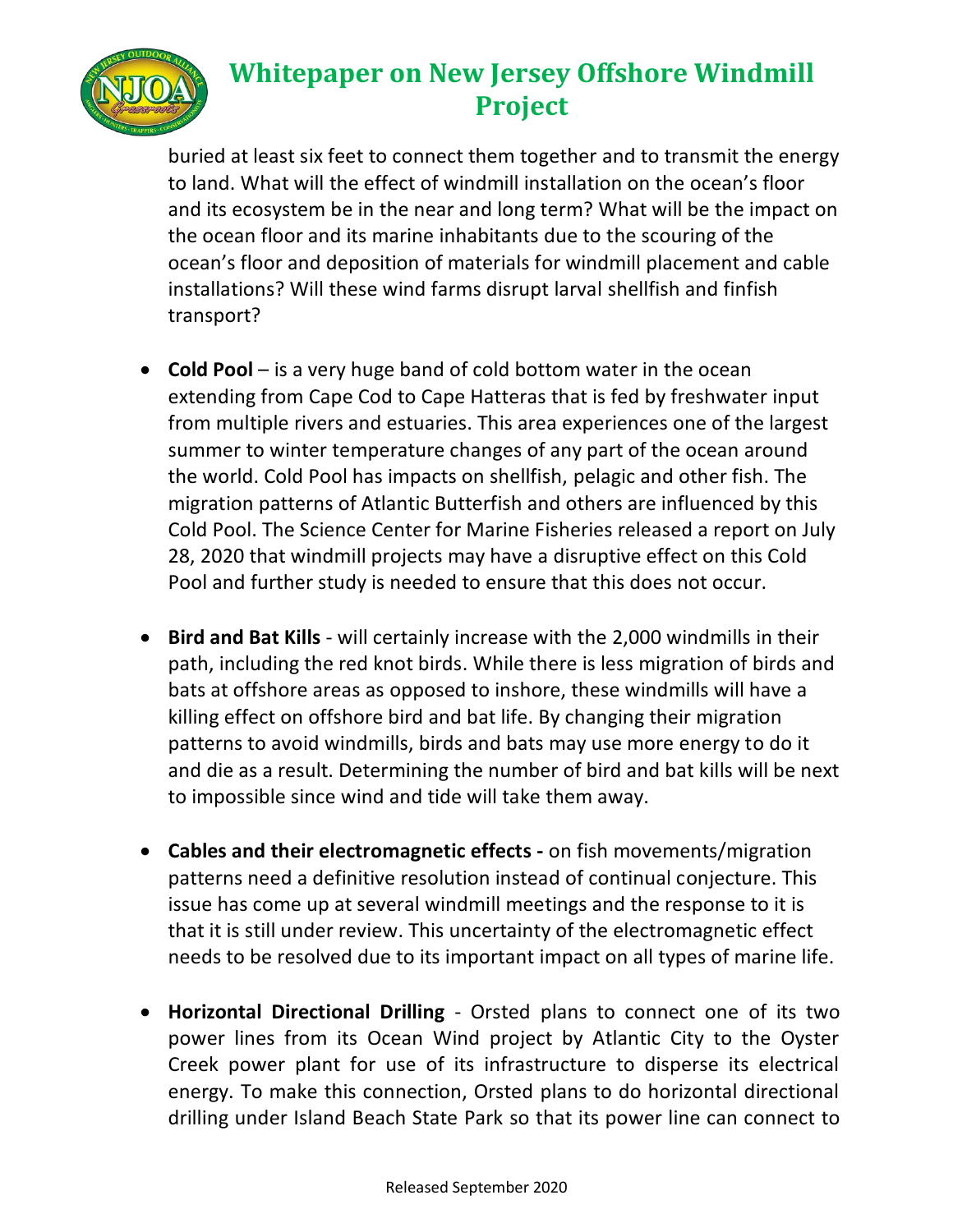

the Oyster Creek plant. What are risk factors of doing this type of drilling for this park that is enjoyed by so many people?

#### **Fishing Industry – both Recreational and Commercial:**

- **Placement of windmills on/by scallop & squid areas** an issue of contention for commercial fishermen who see this as an impediment to their commercial operations and the potential loss of a valuable food source. Their livelihood is threatened and this issue needs resolution with both commercial operators and windmill developers. Relocating windmills away from these commercial fishing areas does not seem to be an option for windmill developers. Can the lease areas for developers be enlarged by BOEM so that windmills do not have to be placed over the scallop/squid areas? What are other options?
- **Spacing between rows of windmills has been increased from .75 miles to 1 mile-** by developers to appease the concerns of commercial fishermen who claim that .75 miles is not enough space for them to perform their dragging operations. Commercial fishermen have asked developers for at least two (2) mile spacing between rows of windmills for them to effectively and safely conduct their dragging operations. Is a one-mile spacing between windmills safe enough to accommodate both recreational and commercial traffic that will be fishing through it?
- **The New York Bight area is already congested -** with shipping traffic going into the New York/New Jersey harbors. The shipping lane for these boats will be further constricted by the windmills proposed in this area by the developer Equinor with boat and windmill collisions an increasing possibility. For example, if an oil tanker collided with another vessel and created an oil spill, it could create an environmental disaster. Additionally, what impact will the wind farms have on radar for navigation and rescue operations by the Coast Guard?

#### **Cost & Other Issues:**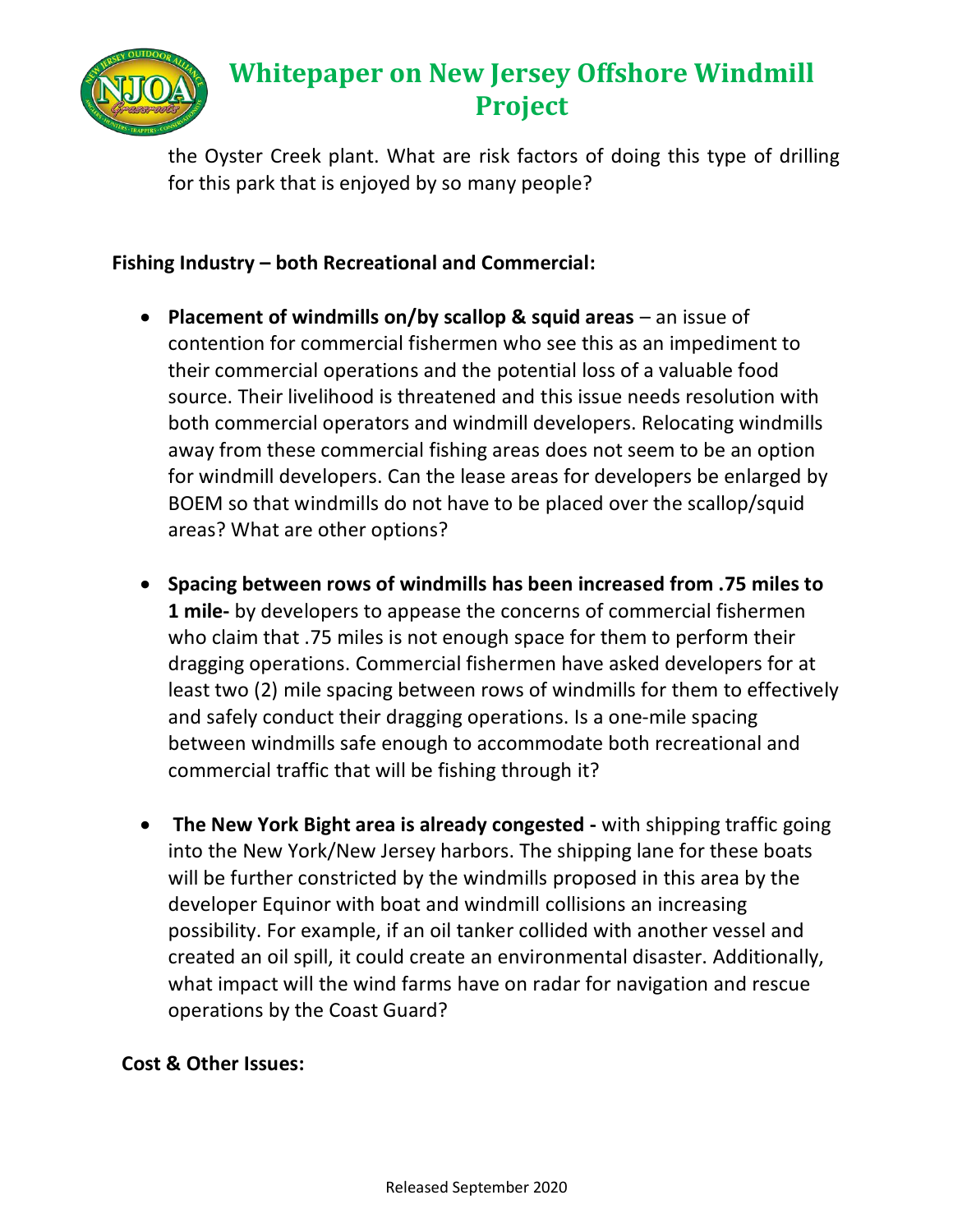

- **Cost**  windmills cannot economically compete with natural gas and must be subsidized. What can consumers expect to be paying to subsidize windmill operations? This question has not been answered and consumers have every right to know it. At the moment, there are legal challenges to whether windmill developers can even receive subsidies. The Federal Energy Regulatory Commission (FERC) report, published last year but not yet finalized, would require wind and solar power generators to show the actual cost of production instead of showing lower prices due to subsidies.
- **Energy Storage requirements -** for storage of electrical power on land is needed when windmills do not turn for lack of wind or during storms. At this time, the current generation of batteries for electrical storage is too expensive to build and cannot store the energy when it is required. Until and if the technology for energy storage on land for windmills comes on line, this needed energy will continue be backed by coal, gas or nuclear energy.
- **Only solar and wind power for our country's future energy needs**  this is "putting all of our eggs in one basket" approach and other sources of energy should be considered, especially nuclear that is being used effectively around the world.
- **Mono pile (column) construction for most windmills** will not have the four-legged base like the ones off Block Island. They will have a single round column going into the ocean floor with mounting hardware and capped with an inverted pie plate type of structure, thereby minimizing attraction to sea life. Can they attract fish like the windmills off Block Island?
- **Will Recreational anglers be able to fish by windmills** developers indicate that recreational anglers can fish by the windmills, but there is nothing in writing to guarantee this access.
- **Security** who is in charge of security for the windmills? This question has not received an official answer. Without it, windmill power can be easily shut down by terrorists by attacking the substations that transmit power to land.